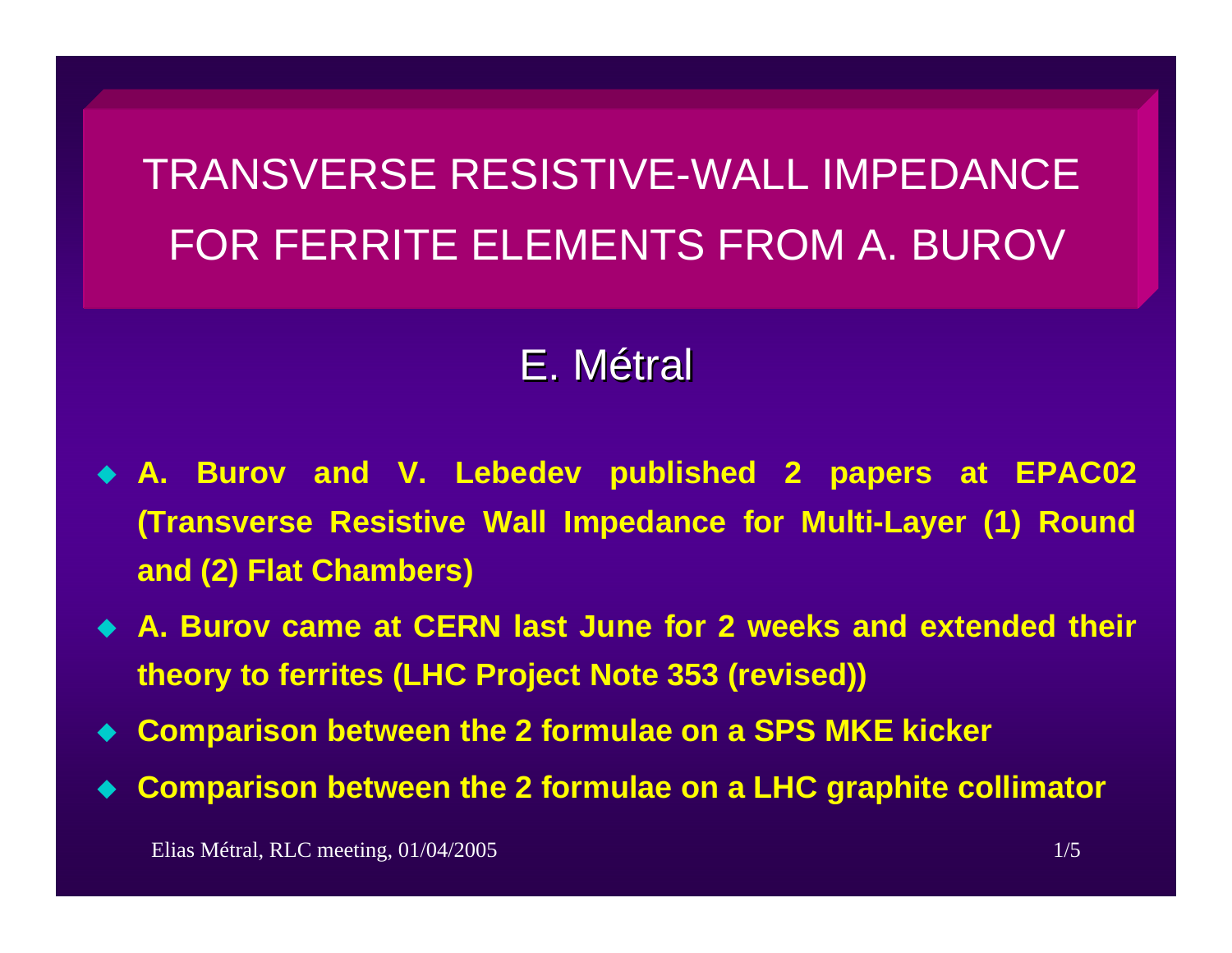#### **INTRODUCTION INTRODUCTION**

- ◆ Their EPAC02 paper assumes a metal as a first layer  $\implies$  The **response on the beam electric dipole is an instantaneous shielding of its fields by charges induced at the very surface of the chamber**
- ◆ ⇒ Burov extended his paper to the case of an arbitrary **conductivity (CGS units). In fact it takes a certain time for the electric field to be shielded in the general case**

 $\sigma$   $7^\infty$   $\sqrt{7^\xi}$ 

⊥

New term

$$
Z_{\perp}^{\xi} = i \frac{Z_0}{\pi a^2 \beta} \frac{1}{1+\varepsilon} = i \frac{Z_0}{\pi a^2 \beta} \frac{1}{1+\varepsilon' + 4\pi i \sigma / \omega}
$$

 $Z_{\perp} = Z_{\perp}^{\sigma} + Z_{\perp}^{\infty} + Z_{\perp}^{\infty}$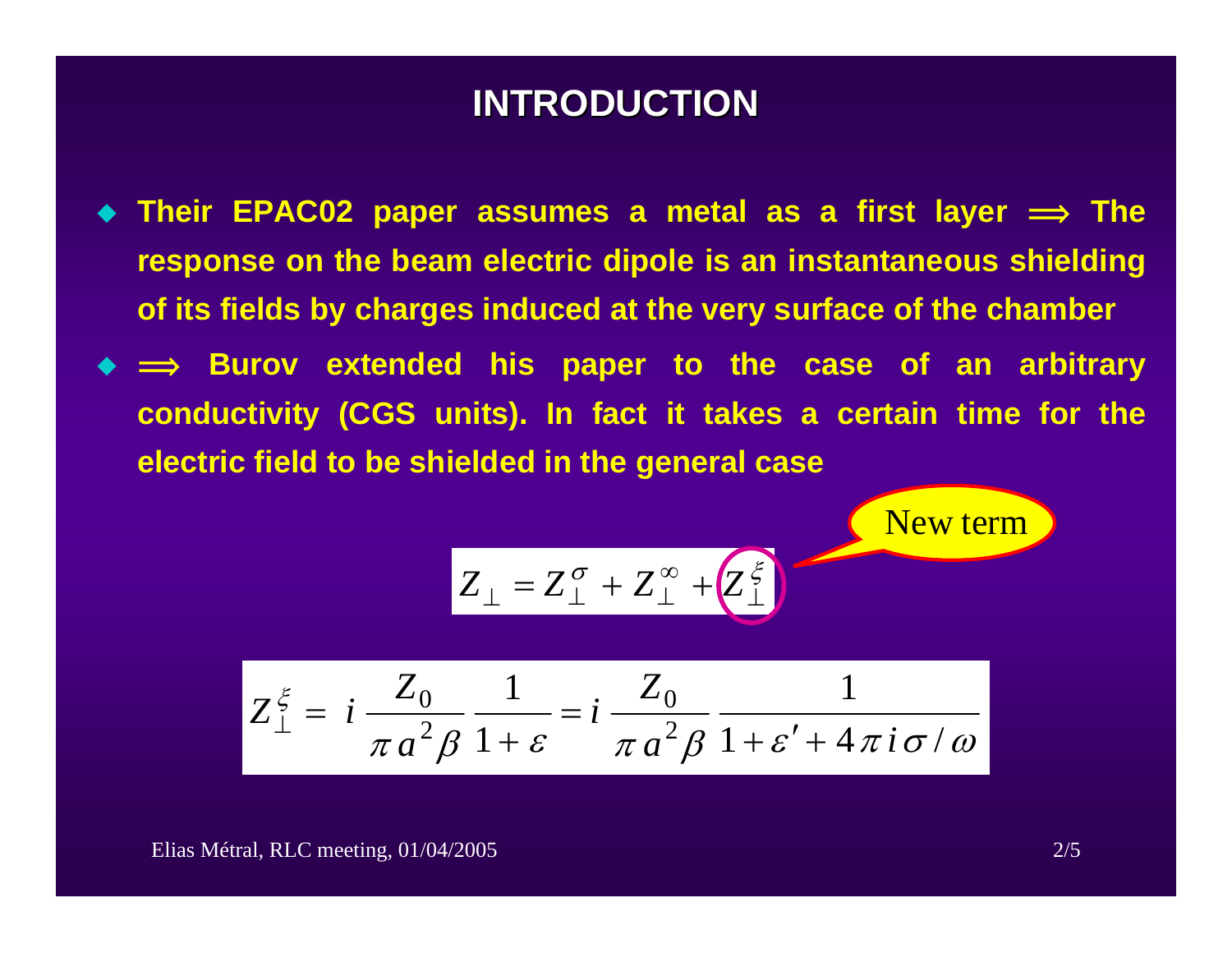### **COMPARISON BETWEEN THE 2 FORMULAE FOR THE COMPARISON BETWEEN THE 2 FORMULAE FOR THE CASE OF A SPS MKE KICKER CASE OF A SPS MKE KICKER**

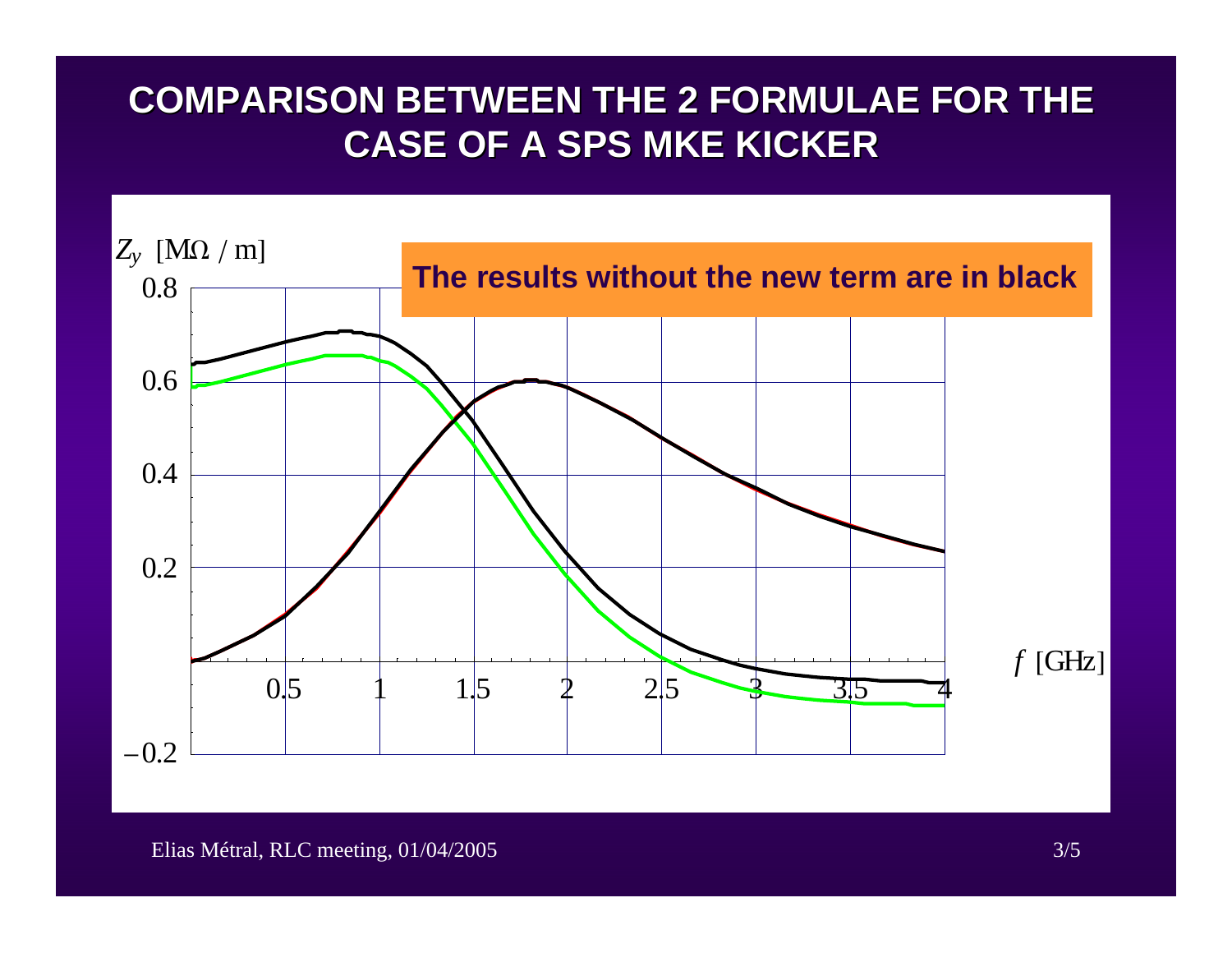## **COMPARISON BETWEEN THE 2 FORMULAE FOR THE COMPARISON BETWEEN THE 2 FORMULAE FOR THE CASE OF A LHC GRAPHITE COLLIMATOR CASE OF A LHC GRAPHITE COLLIMATOR**